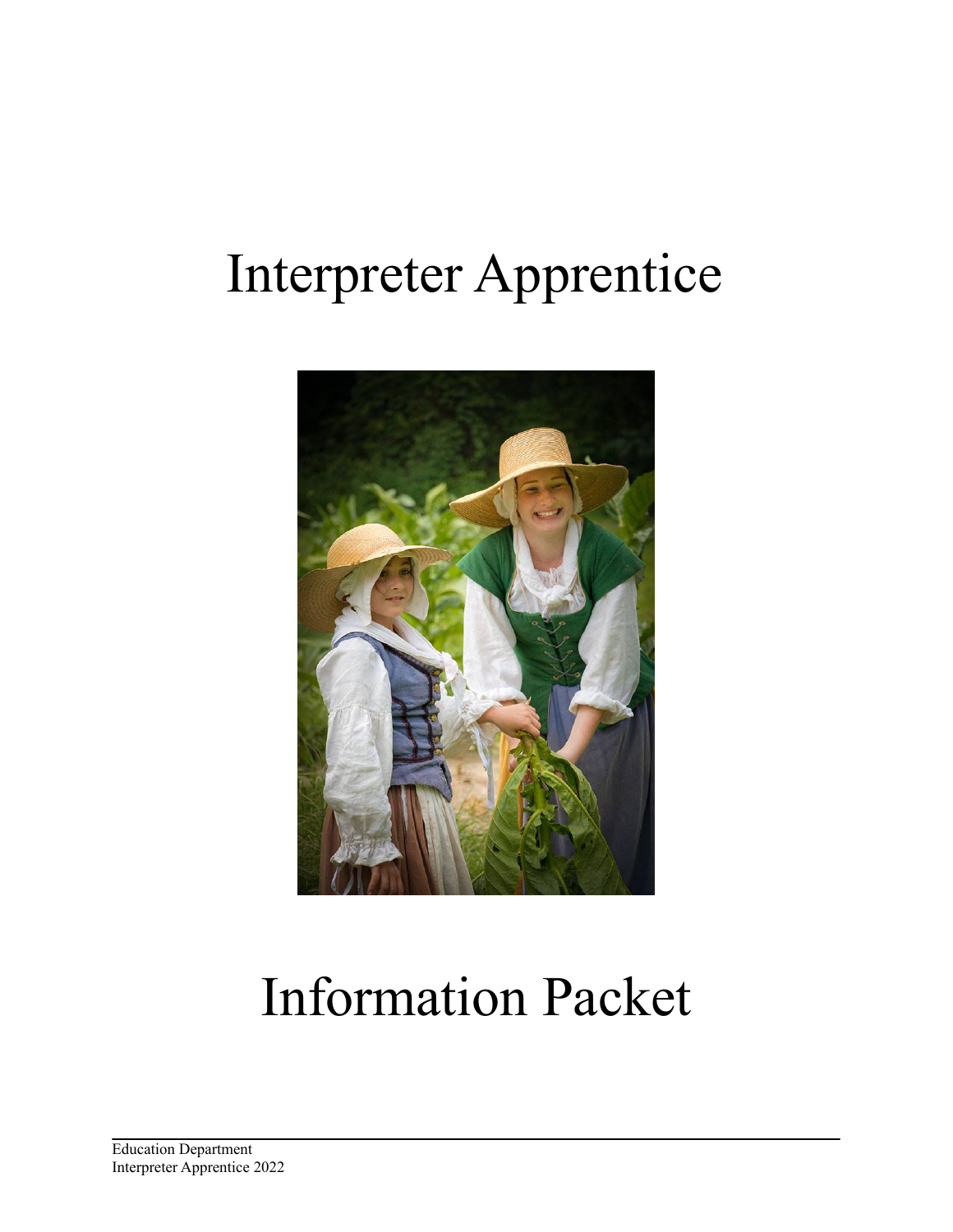## **HISTORIC ST. MARY'S CITY (HSMC) SUMMER INTERPRETER APPRENTICE INFORMATION PACKET**

## **WHAT IS A SUMMER INTERPRETER APPRENTICE?**

## **A Summer Interpreter Apprentice is an opportunity:**

- for school children to get an enriching experience of learning how to interpret, or teach the public.
- to learn how to do various tasks performed by our forefathers on the original landscape.
- to experience a taste of how the museum profession works.

## **Interpreter Apprentices will:**

- participate in the program for one museum season (June August).
- interpret in costume the various aspects of life for those that lived here hundreds (and in some cases, thousands) of years ago.
- participate in and conduct tours, demonstrations, and daily period tasks.
- learn the history of early Maryland.
- learn how to interpret to the public.
- learn the value of having a proper uniform or period costume.
- keep a weekly journal of activities and opinions about their time at HSMC.

## **Percentages:**

80% - period interpretation

- 50% general interpretation, speaking to visitors, hands on study.
- 20% interpretive maintenance, animal husbandry, gardening.
- 10% special events, demonstrations, tours

20% - non period maintenance, training, research.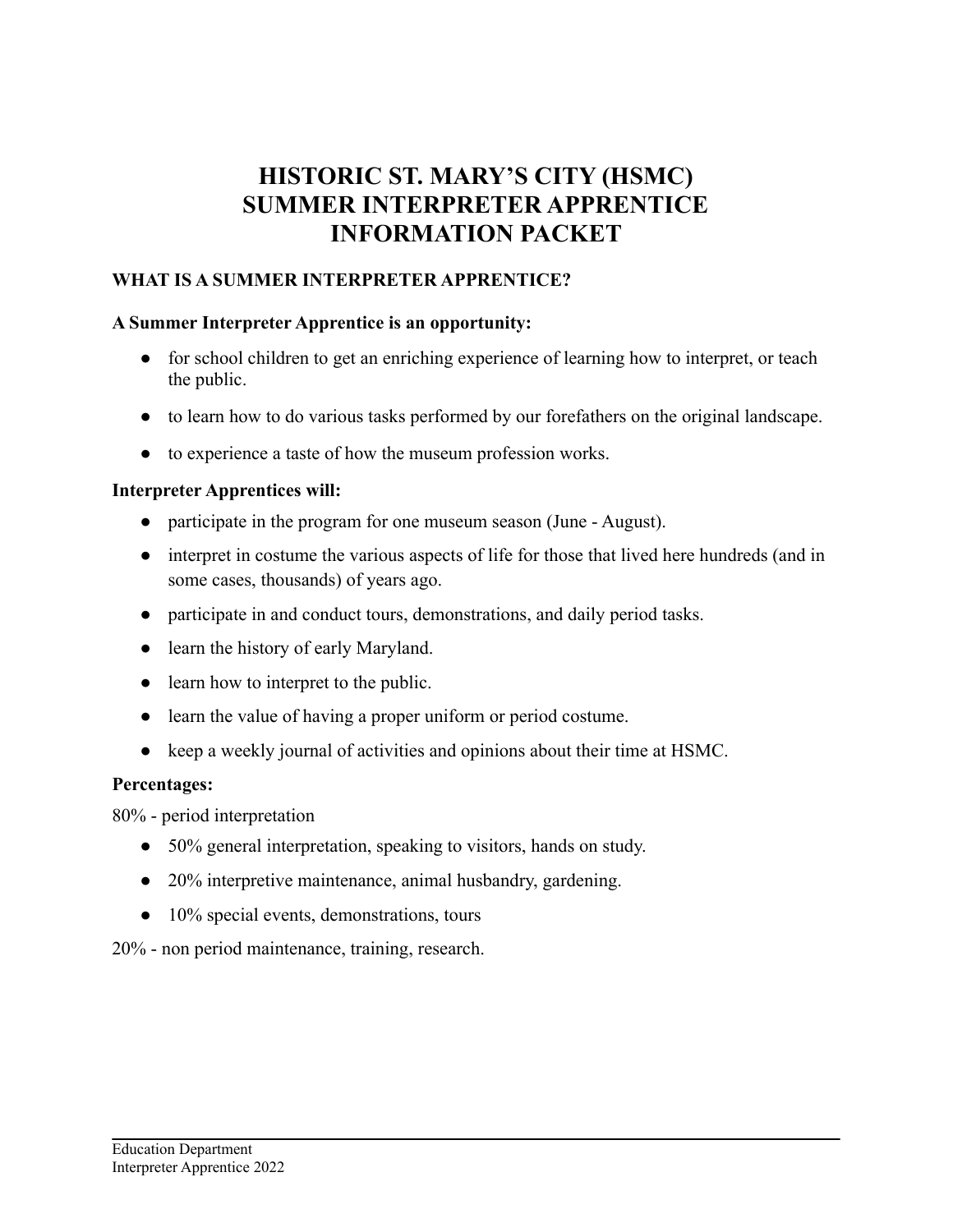## **REQUIREMENTS**

- Must be between the ages of ten and seventeen.
- Must submit a complete application package by Tuesday, June 7, 2022.
	- One page essay on why they want to take part in the program.
	- One letter of recommendation from someone other than a relative.
	- Completed Application Form (attached).
- Must be available for a minimum of two days a week, three to four hours a day (negotiable).
- Must work at least one weekday (Wednesday Friday).
- Must be able to participate in the program for one summer season (June through August).
- If working at the Waterfront or Town Center, must be able to assist in completing his/her 17<sup>th</sup>-century costume (stitch work, patching, etc). If stationed at the Woodland Indian Hamlet, the participant will be supplied with an HSMC polo shirt.
- Must be able to perform physical labor including working with tools, carrying water, etc.
- Must be willing to meet the expectations outlined in the position description (attached).
- Must pay the \$100 registration fee by the start of the season/program. This fee offsets the cost of the period clothing and polo shirts.
	- *■ Fees are non-refundable.*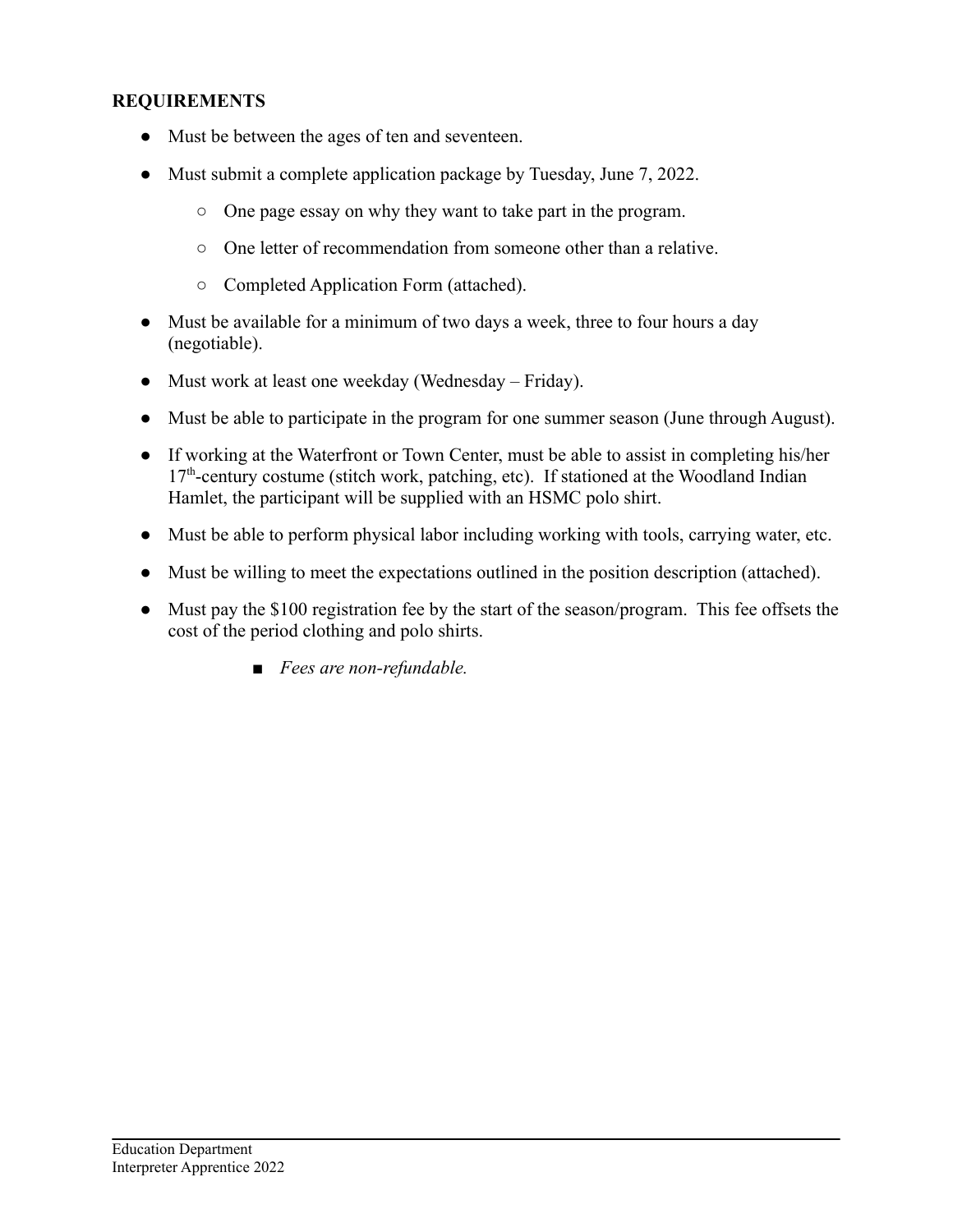## **DESCRIPTION OF PROGRAM**

## **Training**

Training is ongoing and, as with everyone who works at Historic St. Mary's City, there is always something new to learn! Training prepares participants to be interpreters at HSMC.

- Each participant will have a staff person assigned to guide him/her toward constructive improvement and fulfillment of the position.
- Training will involve tour presentations, homework, and on the job learning which will include using  $17<sup>th</sup>$ -century tools and performing  $17<sup>th</sup>$ -century tasks, including, but not limited to weed pulling, sewing, and simple woodworking.
- The candidate will receive a training manual and on the job training will include how to interact with the public, especially children and families.

## **Costumes/Uniforms**

- It is important that participants understand the value of a historically correct costume and/or uniform as an interpretive tool
- One of the requirements for the program will be that each participant will assist with the construction of his/her own  $17<sup>th</sup>$ -century costume. The participant will need to supply their own pair of generic black and comfortable shoes.
- If in uniform (at the Woodland Indian Hamlet), HSMC will supply the polo shirt for the participant. Under the guidance of exhibit staff, the participant will wear clothes that are HSMC standard ( i.e. khaki pants or shorts ).

## **Required Activities**

## **● Worksheet**

- At the end of training, each participant must be able to successfully complete a *What I know, what I think I know, and what I need to know* worksheet. This worksheet includes questions designed to measure the understanding of the historical content and information used at the museum, policies and procedures, safety issues, the background and mission of Historic St. Mary's City.
- **● Journal**
	- All participants in the program will be asked to keep a journal or log book outlining their experiences, activities, feelings and reactions about the program.

## **● Performance**

○ One performance evaluation will be completed for each participant. The evaluation will take place near the end of the program. The evaluations are designed to encourage personal growth and will include constructive suggestions for improvement. The evaluations will measure the participant's ability to meet the duties and responsibilities outlined in the position description.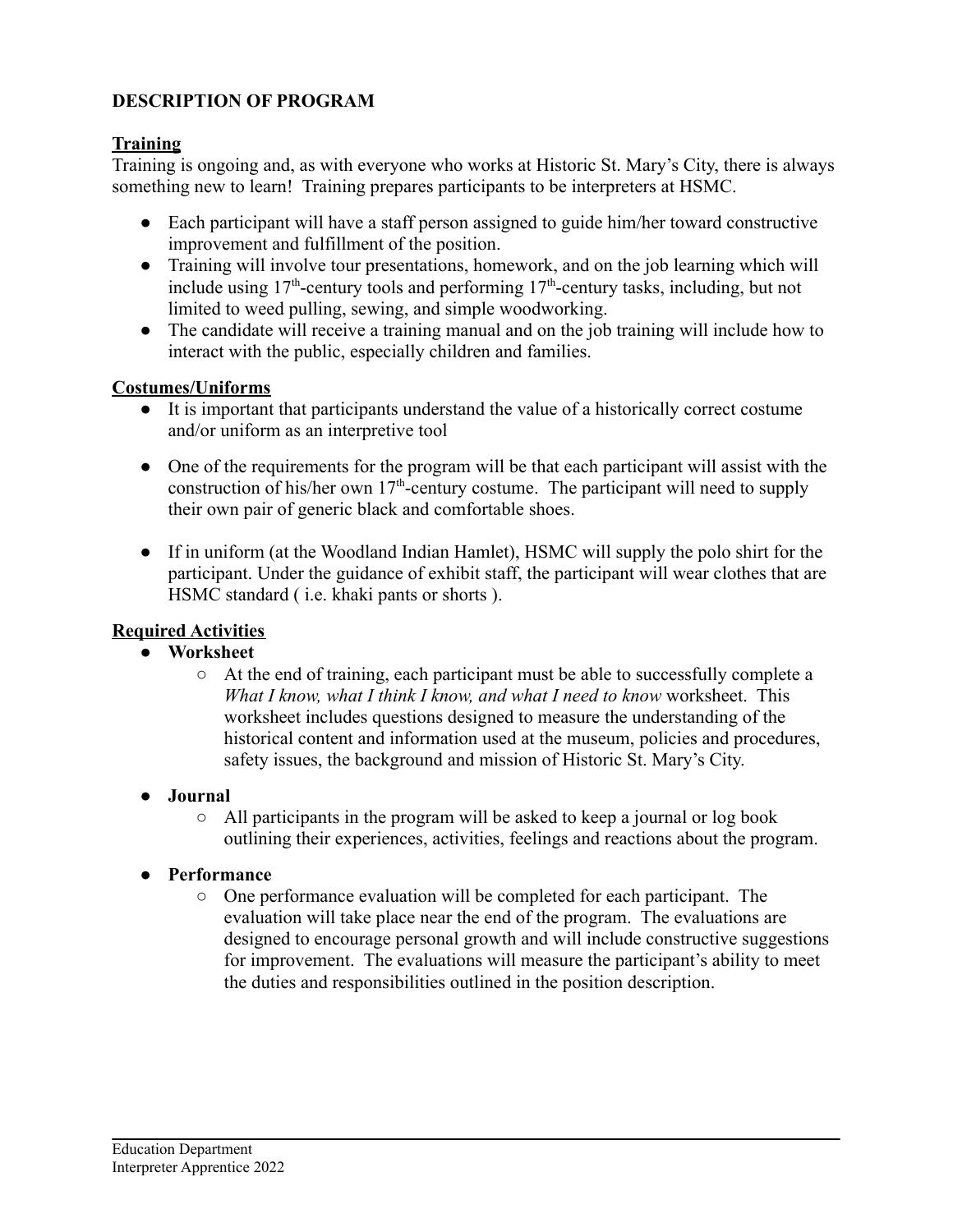## **APPLICATION PROCESS**

#### **Interviews**

After an initial review of the application package, a limited number of youth will be selected for interviews. The interview will take place in three parts:

- 1. The applicant and parents will be given a brief tour of the site at which the applicant is interviewing.
- 2. The applicant, parents, and supervisors will return to an office to discuss time commitment, availability, and expectations of the program for interviewee and interviewers.
- 3. Parents will be excused for the second part of the interview. The applicants will be interviewed, asked several questions to determine their poise, maturity, communication skills, and attitude towards the program.

#### **Notification of Acceptance/Rejection**

Notification of acceptance or rejection will be made within two weeks of the interview.

## **Please send applications to Aaron Meisinger (either email or conventional mail accepted)**

**[aaron.meisinger@maryland.gov](mailto:AaronM@digshistory.org)**

**HSMC c/o Aaron Meisinger PO Box 39 St. Mary's City, MD 20686 PROGRAM OUTLINE**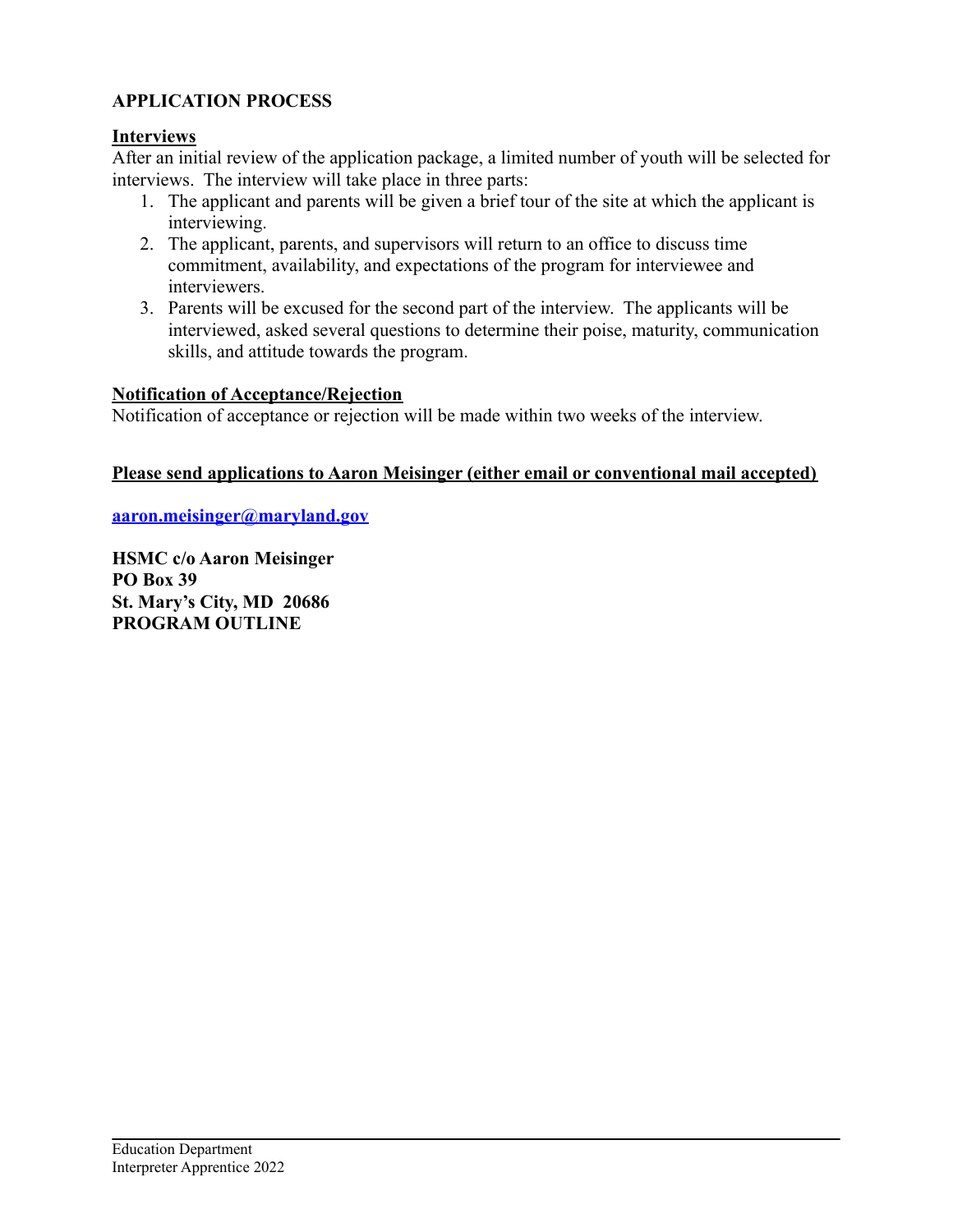## **HISTORIC ST. MARY'S CITY INTERPRETER APPRENTICE APPLICATION FORM**

| Last Name                                                                          | Middle Initial                                                                                                                                   | First Name   |                                                                                           |
|------------------------------------------------------------------------------------|--------------------------------------------------------------------------------------------------------------------------------------------------|--------------|-------------------------------------------------------------------------------------------|
| Address                                                                            | City                                                                                                                                             | <b>State</b> | Zip Code                                                                                  |
| Date of Birth                                                                      | Grade Level (as of current year)                                                                                                                 |              |                                                                                           |
| Home Phone                                                                         | <b>Second Phone Number</b>                                                                                                                       |              |                                                                                           |
| Email address                                                                      | Parent or Guardian Name                                                                                                                          |              |                                                                                           |
| List any hobbies, interests, or special activities in which you have participated: |                                                                                                                                                  |              |                                                                                           |
|                                                                                    | If accepted, I understand I will pay the \$100.00 registration fee.<br>If accepted, I understand I am to assist in completing a costume to wear. |              |                                                                                           |
|                                                                                    | completion, mid-season project and progress evaluations.                                                                                         |              | If accepted, I understand and will adhere to the rules provided, time commitment, journal |
| <b>Signature of Guardian/Parent</b>                                                |                                                                                                                                                  | Date         |                                                                                           |

## **Incomplete application packages will not be considered. (Complete application includes a one page essay on why you want to participate in this program.)**